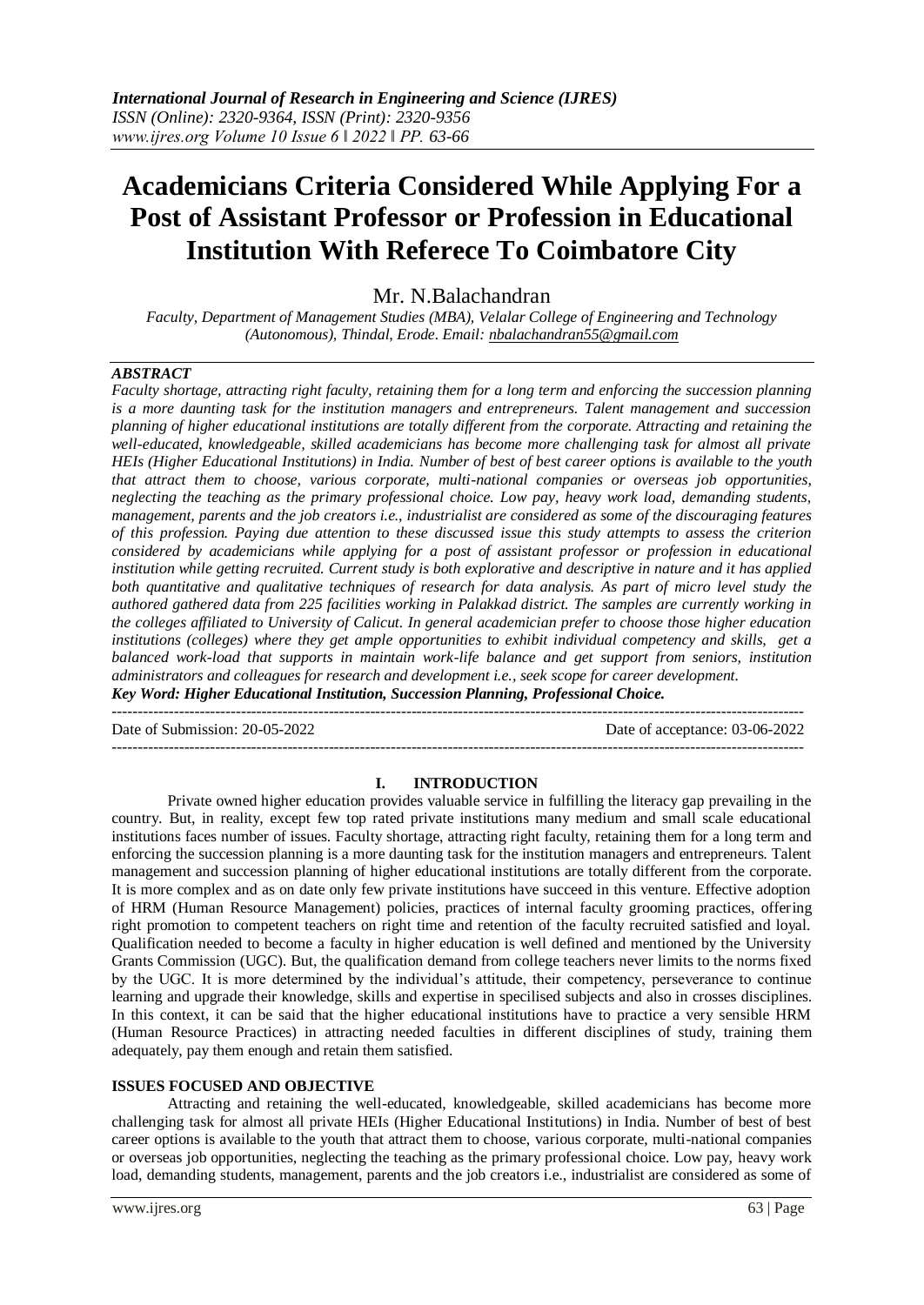the discouraging features of this profession. Ability of private HEIs are limiting due to their poor reduction or poor brand building practices, less attractive work environment. On the other side the job seeker always prefer to choose those institutions that could offer them liberty to work independently, innovatively and not over pressured with work load or demand more than the individual's capacity. Paying due attention to these discussed issue this study attempts to assess the criterion considered by academicians while applying for a post of assistant professor or profession in educational institution while getting recruited.

## **II. LITERATURE SURVEY**

Handful of studies related to the article concept was collected, and its summarised discussion is presented in this section.

The concept of teaching and selection of teaching as a career has changes over the years. Earlier teaching was closely associated with highly respectable social status (Guru). But this concept has over-taken by the economic needs of individual, where teaching is look as better career choice for an educated youth (Altbach, 2002 and Basu, 2005). This shows vanishing of the image of teachers stature declining scholarly person to be competitive and creative person i.e., economically productive. Faculties' recruitment in Indian Universities and Colleges are primary based on the merit of the teachers and fulfilment of norms fixed by the UGC (University Grants Commission). Though number of criterions is fixed by the UGC for faculty recruitment in colleges or universities, these norms are not considered as very serious by private educational institutions as they financial resources to pay higher salary to the hired faculties or there is a deficiency in supply of well qualified and efficient faculties. As the results just post-graduate, or M.Phil or Ph.D., past candidates are recruited in place of experienced and qualified faculties (Tilak, 2007).

Number of reasons are hypothetical and theoretically proved by experts and scholars to answer the question why do people choose to become teachers?, like their likeness for exchange of knowledge, interest in research works, focus on learners development, competent and qualified etc. values, beliefs, discipline of life and life-time achievement (expectancy theory of motivation) are also some factors identified as the influencing factors to become a teacher. Beside these psychometric parameters, there are economic, social image cum respect and feel of self-satisfaction also influences a young graduate to choose teaching as their career options (Richardson and Watt, 2014). Selection of teaching as a profession by the young graduated are influenced by the factors like: salaries, benefits, start-up and on-going resources for research, supportive work environments, and partner/spouse employment opportunities (Sonia and Jayashree, 2015). Choosing teaching as profession is influenced by number of factors like work environment, social prestige, high salary and high leave provision (Ingersoll and Collin, 2018)

Academicians have a public image, social prestige and respected by all. There are number of qualities expected in academicians. Similarly academicians too have certain aspirations and desire while choosing teaching as their career choice, these aspects are well documented in the above place discussion.

#### **SCOPE OF THE ARTICLE**

The authors strongly believe that retaining and managing the valuable and scholarly teachers is the need of the day. Talent management and successful planning are deemed as strategic importance important for the effective performance and successful sustainability of higher educational institutions.

#### **III. MATERIALS AND METHODOLOGY APPLIED**

Current study is both explorative and descriptive in nature and it has applied both quantitative and qualitative techniques of research for data analysis. As part of micro level study the authored gathered data from 225 facilities working in Palakkad district. The samples are currently working in the colleges affiliated to University of Calicut.

### **IV. RESULTS AND DISCUSSION**

The study was conducted among almost equal number of male and female academicians, who were proportionately distributed as male teachers (50.22 per cent) and female teachers (49.78 per cent). The study observed that young graduates and moderately experienced teachers at the age group of 26 years to 45 years are mostly recruited at the private (self-financing) colleges functioning in the Palakkad district i.e., 73.33 per cent and they have gathered work experience of 1-5 years (59.56 per cent), 6-10 years (14.22 per cent). Education Qualification of the sample academicians matched with their age i.e., M.Phil, (41.78 per cent), Ph.D., (32 per cent) and professional degree (26.22 per cent) and 62.23 per cent of the samples are recruited in self-financing Arts & Science and Teachers Training Educational Institutions. Approximately 89.78 percent of the academicians work in the colleges that are affiliated to University of Calicut. It was observed that 93.78 per cent of the samples work in co-education colleges, 79.11 per cent of the institutions are ISO Certified, 6.22 per cent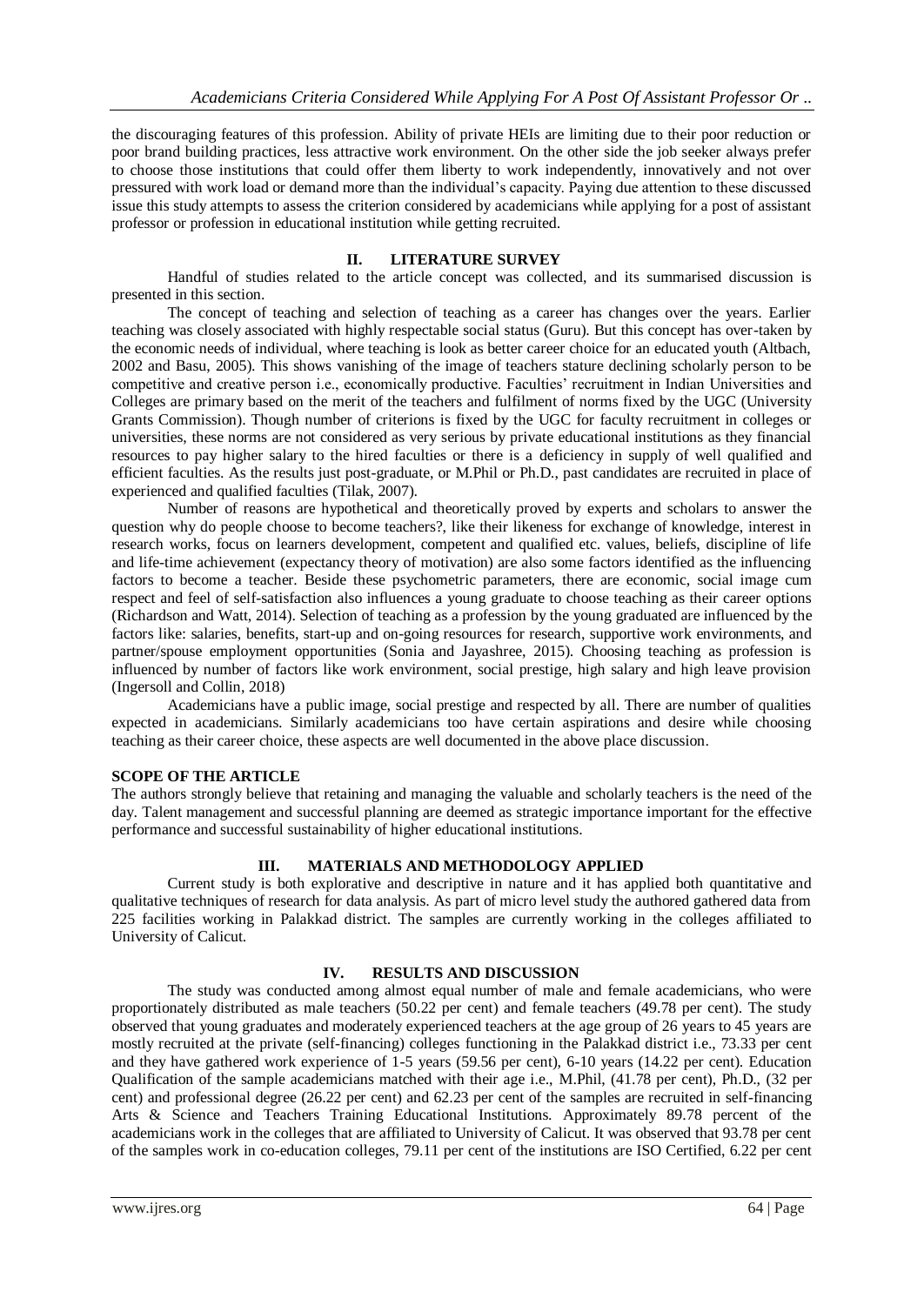of the faculties are associated with their current institutions for a period of 11-15 years and their monthly income ranges between Rs.25001-Rs.30000 (30.67 per cent).

Discriminant analysis is performed to association between gender of consumer and factors that influence of soap opera behaviour on them buying behaviour.

Predictor variable considered for the analysis includes the following:  $X_1$ -Reputation of the Institutions (Brand),  $X_2$ -Good Salary Package and Leave Facilities,  $X_3$ -Job Flexibility,  $X_4$ -Scope for Career Development,  $X_5$ -Facilities and Infrastructure Facilities,  $X_6$ -Pleasant Work Environment,  $X_7$ -Genuine Appreciation and Recognition, X<sub>8</sub>-Scope to Exhibit Individual Competency and Skills, X<sub>9</sub>-Nature of Support Received for Research and Development, X10-Conducive Management Approach towards Facilities and Supportive HRM Practices, X<sub>11</sub>-Correct Work-Load and Maintenance of Work-Life Balance, X<sub>12</sub>-Less Job Stress and Political Interference (Powder Distance) and X13-Technically Advanced ad being Suitable to Career Job Market Demand.

| <b>TABLE: 1</b> |  |
|-----------------|--|
| TE A CHEDE /    |  |

| ASSOCIATION BETWEEN GENDER OF TEACHERS AND THEY SELECT THE INSTITUTION/ |
|-------------------------------------------------------------------------|
| WHILE APPLYING FOR THE POST / WHILE JOINING                             |

|                                                                                                         | Gender                               |           |               |           | Wilk's |        |      |  |
|---------------------------------------------------------------------------------------------------------|--------------------------------------|-----------|---------------|-----------|--------|--------|------|--|
| <b>Particulars</b>                                                                                      | Male                                 |           | <b>Female</b> |           | Lambda | F      | Sig  |  |
|                                                                                                         | Mean                                 | <b>SD</b> | Mean          | <b>SD</b> |        |        |      |  |
| $X_1$ -Reputation of the Institutions<br>(Brand)                                                        | 1.673                                | 0.661     | 1.705         | 0.731     | .999   | 0.125  | .724 |  |
| X <sub>2</sub> -Good Salary Package<br>and<br><b>Leave Facilities</b>                                   | 2.195                                | 0.811     | 2.063         | 0.883     | .994   | 1.368  | .243 |  |
| X <sub>3</sub> -Job Flexibility                                                                         | 2.089                                | 0.730     | 1.974         | 0.818     | .994   | 1.256  | .264 |  |
| X <sub>4</sub> -Scope for Career Development                                                            | 1.920                                | 0.931     | 1.637         | 0.846     | .975   | 5.674  | .018 |  |
| X <sub>5</sub> -Facilities and Infrastructure<br>Available                                              | 2.116                                | 0.707     | 2.027         | 0.761     | .996   | .835   | .362 |  |
| X <sub>6</sub> -Pleasant Work Environment                                                               | 1.885                                | 0.933     | 1.652         | 0.835     | .983   | 3.899  | .050 |  |
| $X_7$ -Genuine<br>Appreciation<br>and<br>Recognition                                                    | 1.726                                | 0.710     | 1.875         | 0.773     | .990   | 2.279  | .133 |  |
| X <sub>8</sub> -Scope to Exhibit Individual<br>Competency and Skills                                    | 1.841                                | 0.739     | 2.223         | 1.046     | .957   | 10.053 | .002 |  |
| X <sub>9</sub> -Nature of Support Received for<br><b>Research and Development</b>                       | 1.717                                | 0.785     | 2.107         | 0.884     | .948   | 12.278 | .001 |  |
| Management<br>$X_{10}$ -Conducive<br>Approach towards Facilities and<br><b>Supportive HRM Practices</b> | 2.212                                | 0.881     | 2.241         | 1.068     | .954   | 0.048  | .826 |  |
| $X_{11}$ -Correct<br>Work-Load<br>and<br>of<br>Maintenance<br>Work-Life<br>Balance                      | 1.991                                | 0.785     | 1.804         | 0.781     | .986   | 3.229  | .074 |  |
| $X_{12}$ -Less Job Stress and Political<br>Interference (Powder Distance)                               | 1.797                                | 0.696     | 1.741         | 0.791     | .999   | 0.311  | .578 |  |
| $X_{13}$ -Technically<br>Advanced<br>ad<br>being Suitable to Career<br>Job<br>Market Demand             | 1.965                                | 0.654     | 1.938         | 0.809     | .963   | 0.077  | .782 |  |
| Eigen Value                                                                                             | 0.867                                |           |               |           |        |        |      |  |
| Percentage of Variation Explained                                                                       | 100                                  |           |               |           |        |        |      |  |
| Wilk's Lambda                                                                                           | 0.153                                |           |               |           |        |        |      |  |
| Chi-Square                                                                                              | 31.486                               |           |               |           |        |        |      |  |
| DF                                                                                                      | $\mathcal{E}$                        |           |               |           |        |        |      |  |
| P                                                                                                       | .000                                 |           |               |           |        |        |      |  |
| <b>Canonical Correlation</b>                                                                            | .764                                 |           |               |           |        |        |      |  |
| <b>Canonical Discriminant Function</b><br>Fitted:                                                       | $1.339 + .820X + .746X - .924X + .1$ |           |               |           |        |        |      |  |

Source: Computed from Primary Data

Data discussion presented in the above table categorically differentiates the intentions and key factors that are considered as important by the academicians while selecting the higher educational institutions, where they offer their professional services.

#### **Relative Importance of Predictor Variable**

The relative importance' of each predictor variables in discriminating between the two groups is obtained and the results are presented below: